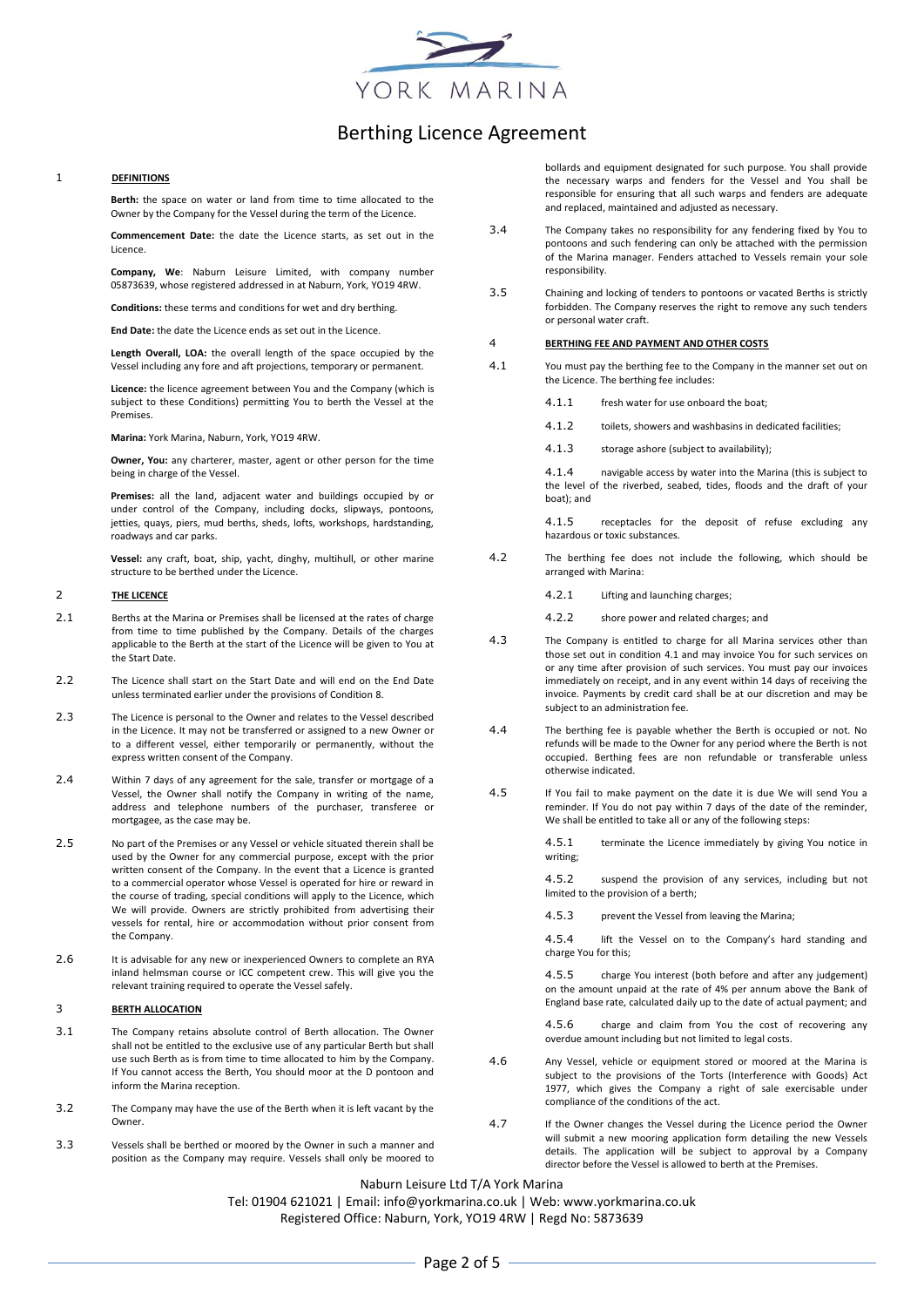

- 4.8 If the Vessel is accepted by the Company and is larger than the previous Vessel, the Company will charge the Owner pro-rata berthing fees based on the contract type stated in the Licence. No pro-rata refund will be issued by the Company if the new Vessel is smaller than the original Vessel.
- 4.9 If You are allocated electric on our metered system, connection, meter rental and minimum charges will apply even if no units have been used. If You have asked for electric but find You are not using it You must inform the Company or you will still be charged. Electricity connections are for your Vessel only and must not be disconnected and/or used by other owners under any circumstances. This is theft and will be treated as such.
- 4.10 No refunds or part refunds will be issued by the company where there is a failure by the company in performing its obligations under this agreement due to any of the following causes, to the extent beyond its reasonable control: acts of God, accident, riots, war, terrorist act, epidemic, pandemic, quarantine, civil commotion, breakdown of communication facilities, breakdown of web host, breakdown of internet service provider, natural catastrophes, governmental acts or omissions, changes in laws or regulations, national strikes, fire, explosion, generalized lack of availability of raw materials or energy.

#### 5 **OWNER'S OBLIGATIONS**

- 5.1 You must ensure the Vessel is kept in a seaworthy and smart condition at all times whilst at the Premises. If the Vessel is damaged then repair works must be carried out as soon as reasonably possible. Tarpaulins and sheets are allowed as a temporary cover only. The Company shall be the sole judge of what is considered smart condition. The Company reserves the right to carry out any work on the Vessel if, in the Company's opinion, such work is necessary for the safety of the Vessel, the Premises, plant or equipment. You shall pay the Company reasonable charges for any such work.
- 5.2 You must not reside aboard any Vessel nor shall a vessel be used as a houseboat. The restriction shall not prevent residence aboard a Vessel during a period of holiday for the purposes of that holiday.
- 5.3 The Company cannot guarantee that the water level in the Marina will be sufficient to enable your Vessel to safely navigate to, from and within the Marina. You are responsible for checking that there is sufficient water for You to navigate to, from and within the Marina.
- 5.4 You must keep the Berth in presentable and tidy condition. No items of the Vessel's gear, equipment, stores or any other possessions of the Owner are to be left at the Premises unless expressly agreed by the Company. The Company reserves the right to remove and dispose of such items.
- 5.5 The name of the Vessel must be clearly displayed on the Vessel in a prominent position making it easily identifiable. All items of the Vessel's gear, tenders, dinghies, trailers and all other equipment must also be clearly marked with the Vessel's name.
- 5.6 Owners shall promptly report to the Company any damage to the Marina or to any plant or machinery situated at the Marina by any Vessel or any damage done by a Vessel or vehicle by other Vessels or vehicles or any alleged defect in the Marina.
- 5.7 The Owner must notify the Company in writing of the details of any change of names of the Vessel or change of address or telephone number of the Owner.
- 5.8 Owners are prohibited from discharging any kind of waste and sewage with in the Marina confides.

#### 6 **OWNER'S WARRANTY TO THE COMPANY**

- 6.1 You warrant to the Company that You are the legal Owner of the Vessel and have the immediate right to possess the Vessel.
- 6.2 The Owner confirms that the information supplied in the Licence is correct. The Owner shall inform the Company immediately of any changes to such information.
- 6.3 Vessels berthed at the Marina must have a valid boat safety certificate. The Owner shall supply a copy of the certificate to the Company and/or

inform the Company of the certificate's unique reference number if required by the Company.

6.4 The Owner confirms that You have a primary residential address in the EU and if required by the Company can prove this, by producing a recent council tax or utility bill.

#### 7 **LIABILITY, INDEMNITY AND INSURANCE**

<span id="page-1-0"></span>7.1 The Company shall not be liable for any loss or damage caused by:

7.1.1 any event or circumstance beyond its reasonable control (such as extreme weather conditions, the actions of third parties or any defect in any part of a customer's or third party's Vessel); and

7.1.2 Your breach of any of these Conditions.

- 7.2 Conditio[n 7.1](#page-1-0) extends to loss or damage to Vessels, gear, equipment or other goods left with it for repair or storage, and harm to persons entering the Premises or the Marina and/or using any facilities or equipment.
- 7.3 The Company shall take all reasonable steps to maintain security at the Premises and to maintain the facilities at the Premises in reasonable working order. In the absence of negligence or breach of duty on the part of the Company, Vessels, gear, equipment or other goods are left with the Company at the Owner's own risk and Owners should ensure that they have appropriate insurance against all relevant risks.
- 7.4 The Company shall not be under any duty to salvage or preserve a Vessel or other property from the consequences of any defect in the Vessel or property concerned unless expressly agreed with the Owner. The Company shall not be under any duty to salvage or preserve a Vessel or other property from the consequences of an accident for which the Company is not responsible. However, the Company reserves the right to do so in any appropriate circumstances, particularly where a risk is posed to the safety of people, property or the environment. Where it does so it shall be entitled to charge the Owner concerned on a normal commercial charging basis and, where appropriate, to claim a salvage reward.
- 7.5 Owners may themselves be liable for any loss or damage caused by them, their crew or their Vessels and they shall be obliged to maintain adequate insurance including third party liability cover for not less than £3,000,000, and, where appropriate, employers' liability cover to at least the statutory minimum. The Owner shall be obliged to produce evidence to the Company of such insurance within 7 days of being requested to do so by the Company.

#### 8 **TERMINATION**

- 8.1 Either party may terminate the Licence at any time by giving the other party 16 weeks' written notice.
- 8.2 Without affecting any rights under these Conditions, We may end the Licence immediately by giving You written notice if:

8.2.1 You fail to pay any amount due under these Conditions on the date it is due; or

8.2.2 You breach a material term of these Conditions (and if remediable) You fail to remedy such breach within the time frame set out in the notice We will send You informing of the breach in question; or

8.2.3 You (being an individual) are the subject of a bankruptcy petition or order; or

8.2.4 You (being a company) stop trading or get into a position whereby You cannot pay your debts and/or an insolvency situation arises (for example a receiver, liquidator or administrator, trustee or someone similar is appointed over any of your assets or You propose to make any arrangement with your creditors or You go into liquidation) or a similar event in a different jurisdiction; or

8.2.5 You (being a company) suspends or ceases, or threatens to suspend or cease, to carry on all or a substantial part of your business.

Naburn Leisure Ltd T/A York Marina

Tel: 01904 621021 | Email: info@yorkmarina.co.uk | Web: www.yorkmarina.co.uk Registered Office: Naburn, York, YO19 4RW | Regd No: 5873639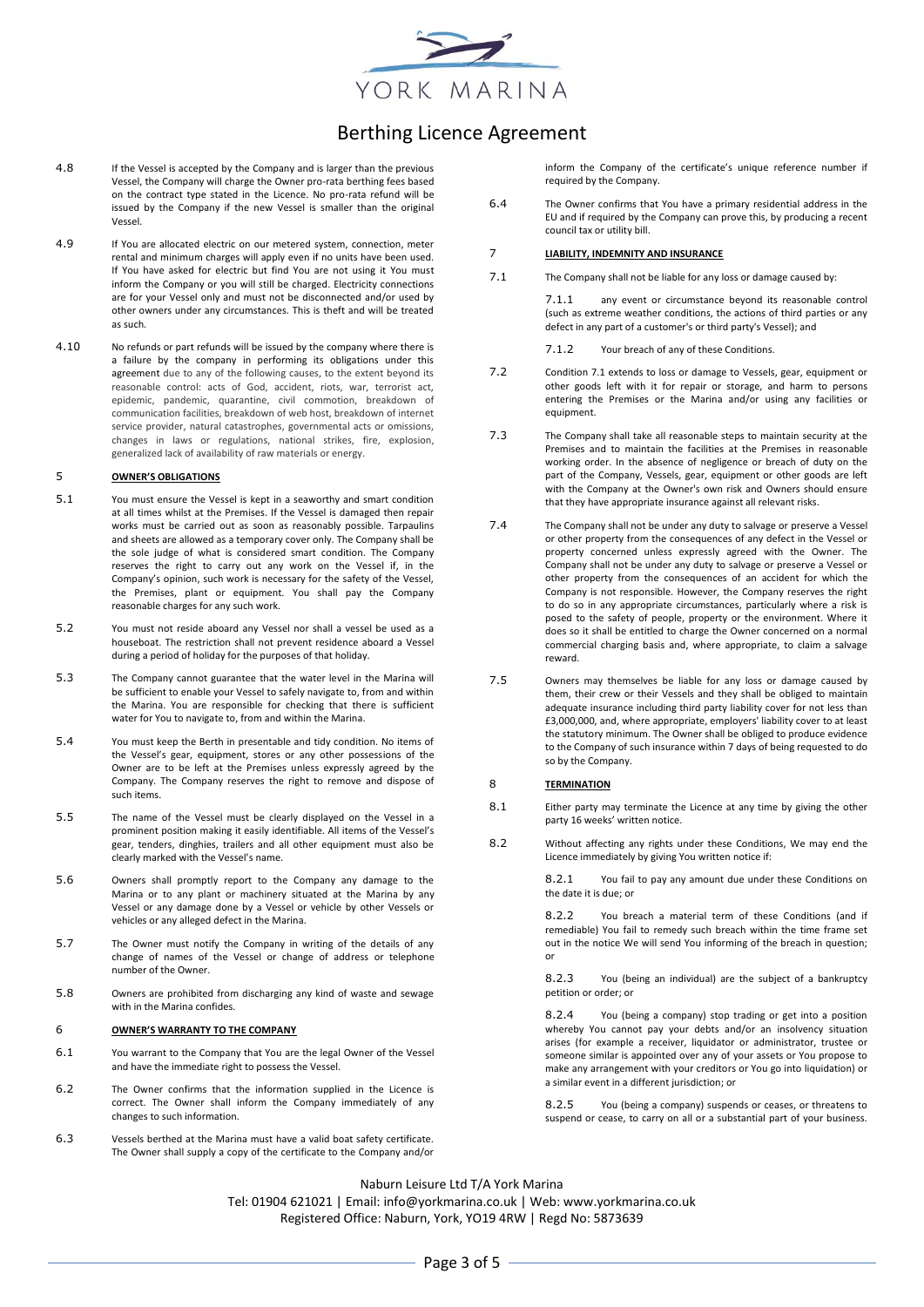

8.3 If You fail to remove the Vessel on termination of the Licence, the Company shall be entitled:

> 8.3.1 to charge the Owner at the Company's 24 hour rate for overnight visitors for each day between termination of the Licence and the actual date of removal of the Vessel from Premises; and

8.3.2 at the Owner's risk (save in respect of loss or damage caused by the Company's negligence or other breach of duty during such removal) remove the Vessel from the Premises, secure it elsewhere and charge the Owner with all costs reasonably incurred out of such removal including alternative berthing fees.

- 8.4 Following any such termination notice, the Company shall prepare an account of all sums owed by You (including Berthing Fees) in respect of services or facilities up to the intended date of departure. An invoice for any amounts owing shall be payable by You within 14 days of receipt of the invoice.
- 8.5 Any notice of termination shall be successfully served if delivered by hand, or if sent by registered post or recorded delivery to the party's address set out in the Licence.

#### 9 **RIGHTS OF SALE AND DETENTION**

9.1 Where the Company accepts a Vessel, gear, equipment or other goods for repair, refit, maintenance or storage, the Company does so subject to the provisions of the Torts (Interference with Goods) Act 1977. This Act confers a Right of Sale on the Company in circumstances where a customer fails to collect or accept re-delivery of the goods (e.g. a Vessel and/or any other property). Any such sale will not take place until the Company has given notice to the customer in accordance with the Act. For the purpose of the Act it is recorded that:

> 9.1.1 goods for repair or other treatment are accepted by the Company on the basis that the customer is the owner of the goods or the owner's authorised agent and that he will take delivery or arrange collection when the repair or treatment has been carried out;

> 9.1.2 the Company's obligation as custodian of goods accepted for storage ends on its notice to the customer of termination of that obligation; and

> 9.1.3 the place for delivery and collection of goods shall be at the Premises unless agreed otherwise.

- 9.2 Maritime Law entitles the Company in certain other circumstances to bring action to recover debt or damages. Such action may involve the arrest of the Vessel through the Courts and its eventual sale by the Court. Sale of a Vessel may also occur through the ordinary enforcement of a judgment debt against the Owner of a Vessel or other property.
- 9.3 The Company reserves a general right ("**General Lien**") to detain and hold onto the Vessel or other property pending payment by the Owner of any sums due to the Company. If the Licence is terminated or expires while the Company is exercising this General Lien it shall be entitled to charge the Owner at the Company's 24 hour rate for overnight visitors for each day between termination or expiry of the Licence and the actual date of payment (or provision of security) by the Owner and removal of the Vessel from the Premises. The Owner shall at any time be entitled to remove the Vessel or other property upon providing proper security, for example a letter of guarantee from a Bank or a cash deposit, sufficient to cover the debt with interest and, where the debt is contested, a reasonable provision for the Company's prospective legal costs.

### 10 **VESSEL MOVEMENTS AND MEASUREMENTS**

- 10.1 The Company reserves the right to move any Vessel, gear, equipment or other goods at any time for reasons of safety, security or good management of the Premises. A copy of the Company's charges for Vessel movements will be provided to the Owner before they enter into the Licence.
- 10.2 Where a specific date or tide range for relaunch of the Vessel has been agreed between the parties at the time of slipping or lifting out (or arrival by land) this charge alone will be payable for the launch. However, where the Owner requests a different date or tide range the Company reserves the right to charge the Owner for the cost of moving other vessels to gain access to the launch point and for any attendant

expenses, such as crane hire. The Company will provide the Owner with an estimate of such costs and charges prior to incurring them.

- 10.3 No Vessel, when entering or leaving or manoeuvring in the Marina, shall be navigated at such a speed or in such a manner as to endanger or inconvenience other vessels.
- 10.4 Vessels are at all times subject to the speed restrictions and byelaws of Marina and navigation authorities and the requirements and powers of regulatory authorities, including but not limited to the Maritime and Coastguard Agency and The Health and Safety Executive. There are criminal penalties for the breach of such restrictions, requirements and Byelaws.
- 10.5 For all purposes the LOA of the Vessel shall be calculated including davits, bathing platforms, bowsprits, bumpkins, boarding ladders, sterndrives, outboard motors, tenders, rudders, anchors, pulpits and pushpits and any other extension fore or aft of the Vessel.
- 10.6 The Company reserves the right re-measure the Vessel at any time whilst at the Premises for the purpose of calculating berthing and service charges. The Company reserves the right to back date any fees should the Owner have supplied the Company with incorrect information in respect of the LOA.

### 11 **STORAGE OF DINGHIES, TENDERS AND TRAILERS**

- 11.1 The maximum permitted length of any dinghy or tender in the marina is 3.0m.
- 11.2 Dinghies, tenders and rafts must be able to be stowed aboard the Vessel unless the Company allocates a separate berth for them. If the Company provides a separate berth the Company reserves the right to charge for this.
- 11.3 The company reserves the right to move/remove any dinghies/tenders or other water sports equipment that is occupying/obstructing a vacant berth. Please be considerate to other berth holders.
- 11.4 All dinghies/tenders must display the name of the mother ship or contact details of the owner.
- 11.5 Trailers can only be stored in designated areas, subject to prior approval from the Company. The Owner shall be charged at the prevailing rates should such facility be provided. All trailers must display a tag, available at the Marina office, which is issued on payment. Trailers found not to be displaying a tag may be removed by the Company.
- 11.6 All trailers must display the name of the Vessel and be wheel clamped. A key for the clamp must be left at the Marina office.

### 12 **CAR PARKING AND CAMPING**

- 12.1 Under no circumstances may any vehicle be parked or left so as to obstruct the roadways, walkways, footpaths, slipways, craneage or access points at the Marina. The Company reserves the right to clamp or remove any vehicle and to charge the Owner for the cost thereof. The Company shall not be liable to the Owner for any loss, cost or damage suffered or incurred by the Owner where such action is taken.
- 12.2 No tent, caravan or other vehicle adapted for sleeping may remain on the Premises except with prior written consent from the Company. The company operates a Caravan site, prices for which are available on request or on the Company's website.
- 12.3 Car parking is only for berth holders and their crew for short term periods of up to 2 weeks. The Company may charge for longer periods. Long stay car parking must be arranged with the Company in advance.
- 12.4 Under no circumstances can a vehicle without a current road fund licence be left at the Marina. Any vehicle without a current road fund licence or unsuitable for public roads will be reported to the authorities and may be removed. Any costs incurred by the Company in so doing shall be claimed back from the Owner.

#### 13 **PRIVATE SALE OF VESSELS**

13.1 Unless expressly permitted by the Company, the Company strictly prohibits the private sale of Vessels at the Premises. The Company offers a brokerage service for the safe and secure management of Vessel sales.

Naburn Leisure Ltd T/A York Marina

Tel: 01904 621021 | Email: info@yorkmarina.co.uk | Web: www.yorkmarina.co.uk Registered Office: Naburn, York, YO19 4RW | Regd No: 5873639